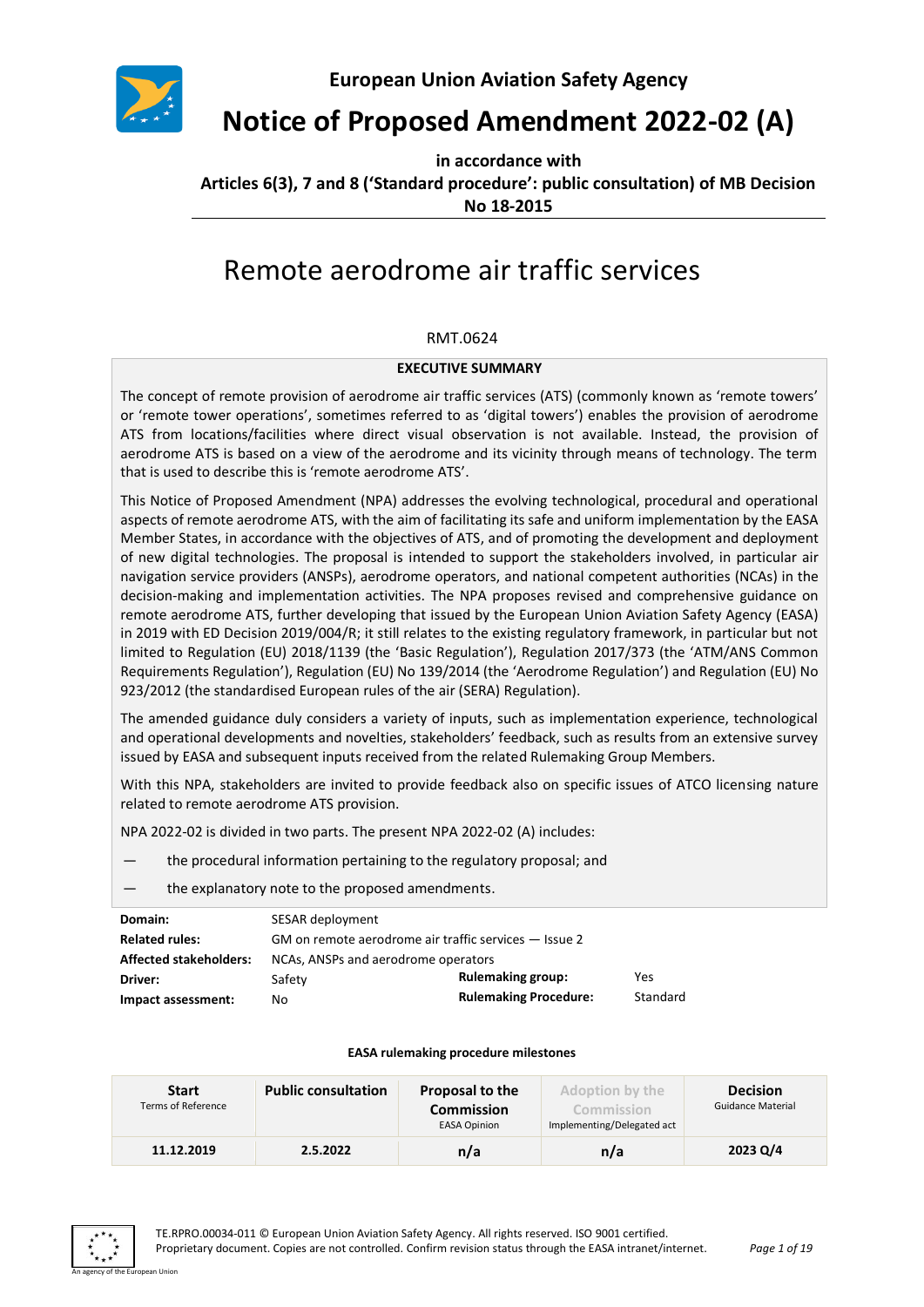## **Table of contents**

| 1.1.<br>1.2.<br>1.3.                 |                                                                                                                                                                                              |
|--------------------------------------|----------------------------------------------------------------------------------------------------------------------------------------------------------------------------------------------|
|                                      |                                                                                                                                                                                              |
| 2.1.<br>2.2.<br>2.3.<br>2.4.<br>2.5. | Stakeholders' views on unit endorsements for remote aerodrome air traffic services<br>What are the expected benefits and drawbacks of the proposed amendments 11                             |
| 3.                                   |                                                                                                                                                                                              |
| 4.                                   |                                                                                                                                                                                              |
| 5.                                   |                                                                                                                                                                                              |
| 6.                                   |                                                                                                                                                                                              |
| 6.1.<br>6.2.<br>6.3.                 |                                                                                                                                                                                              |
| 7.                                   |                                                                                                                                                                                              |
| 8.                                   |                                                                                                                                                                                              |
| 8.1.<br>8.2.<br>8.3.<br>8.4.<br>8.5. | The regulatory proposal is fit for purpose (capable of achieving the objectives set)  19<br>The impact assessment (IA), as well as its qualitative and quantitative data, is of high quality |
|                                      | 19                                                                                                                                                                                           |

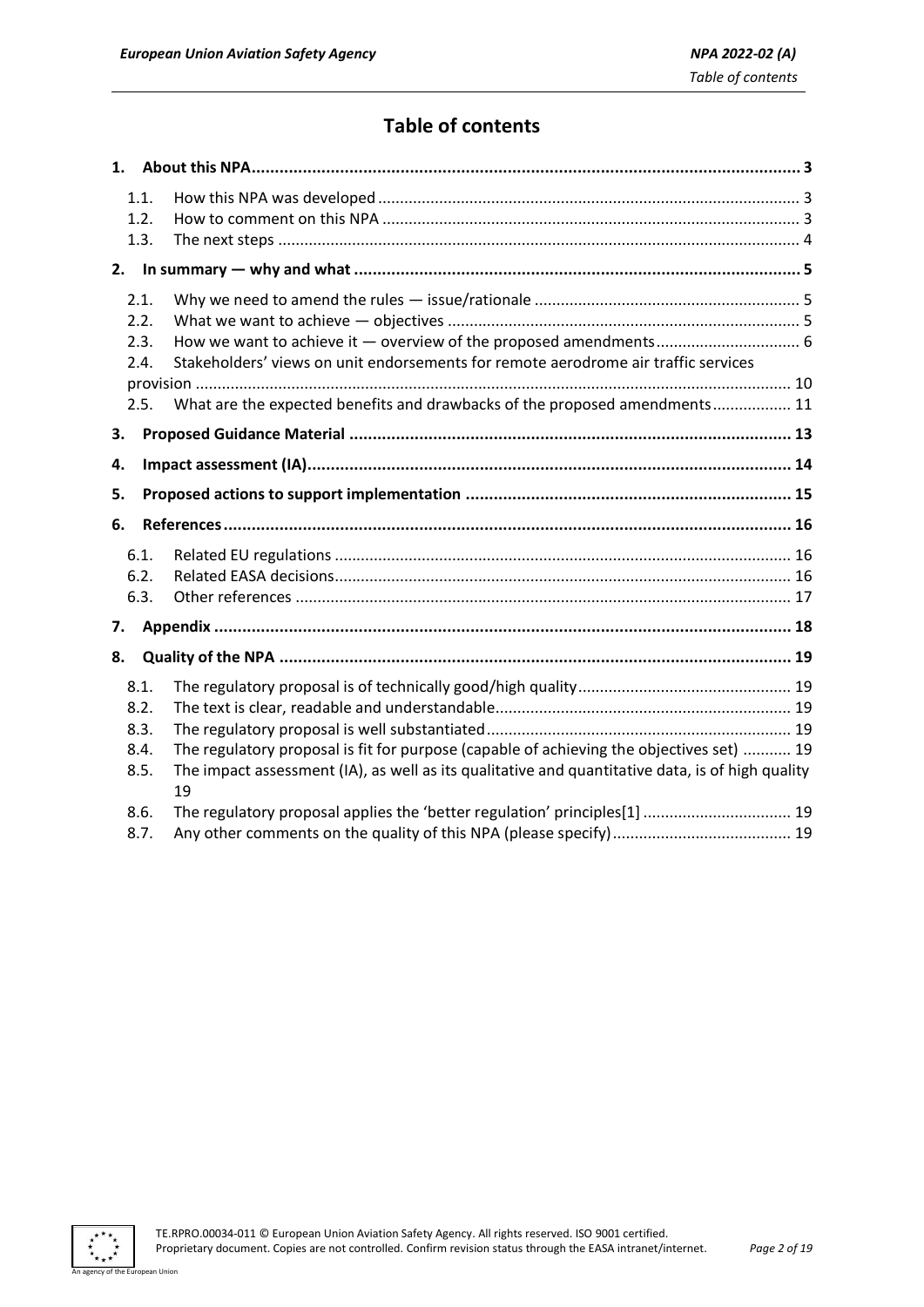### <span id="page-2-0"></span>**1. About this NPA**

### <span id="page-2-1"></span>**1.1. How this NPA was developed**

EASA developed this NPA in line with the Basic Regulation<sup>1</sup> and the Rulemaking Procedure<sup>2</sup>. This rulemaking task (RMT).0624 is included in Volume II of the European Plan for Aviation Safety (EPAS) for 2022-2026<sup>3</sup>. The scope and timescales of the task were defined in the related Terms of Reference  $-$  Issue 2 (ToR)<sup>4</sup>.

This NPA includes a proposal to introduce 'Guidance Material on remote aerodrome air traffic services' — Issue 3', replacing Issue 2 of the Guidance Material (GM) published with ED Decision 2019/004/R<sup>5</sup>. This NPA is based on the input of Rulemaking Group (RMG) RMT.0624 and on information stemming from related research (e.g. SESAR), standardisation (EUROCAE Working Group 100) and implementation activities.

Additionally, in the context of the RMT.0624 activities, EASA launched a survey to gather information from a wide spectrum of stakeholders in order to assess the advances in the field since the last issue of the GM and to identify the parts where the GM needs updates. At an initial stage, all possible questions were gathered that resulted in a 104-question survey. Answers were received from 36 stakeholders including NCAs, ANSPs, system developers and manufacturers, unions and one MET provider. Based on the information received, eventually 47 actions were identified, on which the RMG worked in several smaller teams.

The NPA is hereby submitted to all interested parties for consultation in accordance with Article 115 of the Basic Regulation, and Articles 6(3), 7 and 8 of the Rulemaking Procedure.

The major milestones of this RMT are presented on the cover page.

#### <span id="page-2-2"></span>**1.2. How to comment on this NPA**

Please submit your comments using the automated **Comment-Response Tool (CRT)** available at **<http://hub.easa.europa.eu/crt/>**<sup>6</sup> .

The deadline for the submission of comments is **2 August 2022**.

<sup>6</sup> In case of technical problems, please send an email to [crt@easa.europa.eu](mailto:crt@easa.europa.eu) with a short description.



Regulation (EU) 2018/1139 of the European Parliament and of the Council of 4 July 2018 on common rules in the field of civil aviation and establishing a European Union Aviation Safety Agency, and amending Regulations (EC) No 2111/2005, (EC) No 1008/2008, (EU) No 996/2010, (EU) No 376/2014 and Directives 2014/30/EU and 2014/53/EU of the European Parliament and of the Council, and repealing Regulations (EC) No 552/2004 and (EC) No 216/2008 of the European Parliament and of the Council and Council Regulation (EEC) No 3922/91 (OJ L 212, 22.8.2018, p. 1) [\(https://eur](https://eur-lex.europa.eu/legal-content/EN/TXT/?qid=1535612134845&uri=CELEX:32018R1139)[lex.europa.eu/legal-content/EN/TXT/?qid=1535612134845&uri=CELEX:32018R1139\)](https://eur-lex.europa.eu/legal-content/EN/TXT/?qid=1535612134845&uri=CELEX:32018R1139).

<sup>&</sup>lt;sup>2</sup> EASA is bound to follow a structured rulemaking process as required by Article 115(1) of Regulation (EU) 2018/1139. Such a process has been adopted by the EASA Management Board (MB) and is referred to as the 'Rulemaking Procedure'. See MB Decision No 18-2015 of 15 December 2015 replacing Decision 01/2012 concerning the procedure to be applied by EASA for the issuing of opinions, certification specifications and guidance material [\(http://www.easa.europa.eu/the](http://www.easa.europa.eu/the-agency/management-board/decisions/easa-mb-decision-18-2015-rulemaking-procedure)[agency/management-board/decisions/easa-mb-decision-18-2015-rulemaking-procedure\)](http://www.easa.europa.eu/the-agency/management-board/decisions/easa-mb-decision-18-2015-rulemaking-procedure).

<sup>3</sup> <https://www.easa.europa.eu/document-library/general-publications/european-plan-aviation-safety-2022-2026>

<sup>4</sup> <https://www.easa.europa.eu/downloads/17937/en>

<sup>5</sup> https://www.easa.europa.eu/document-library/agency-decisions/ed-decision-2019004r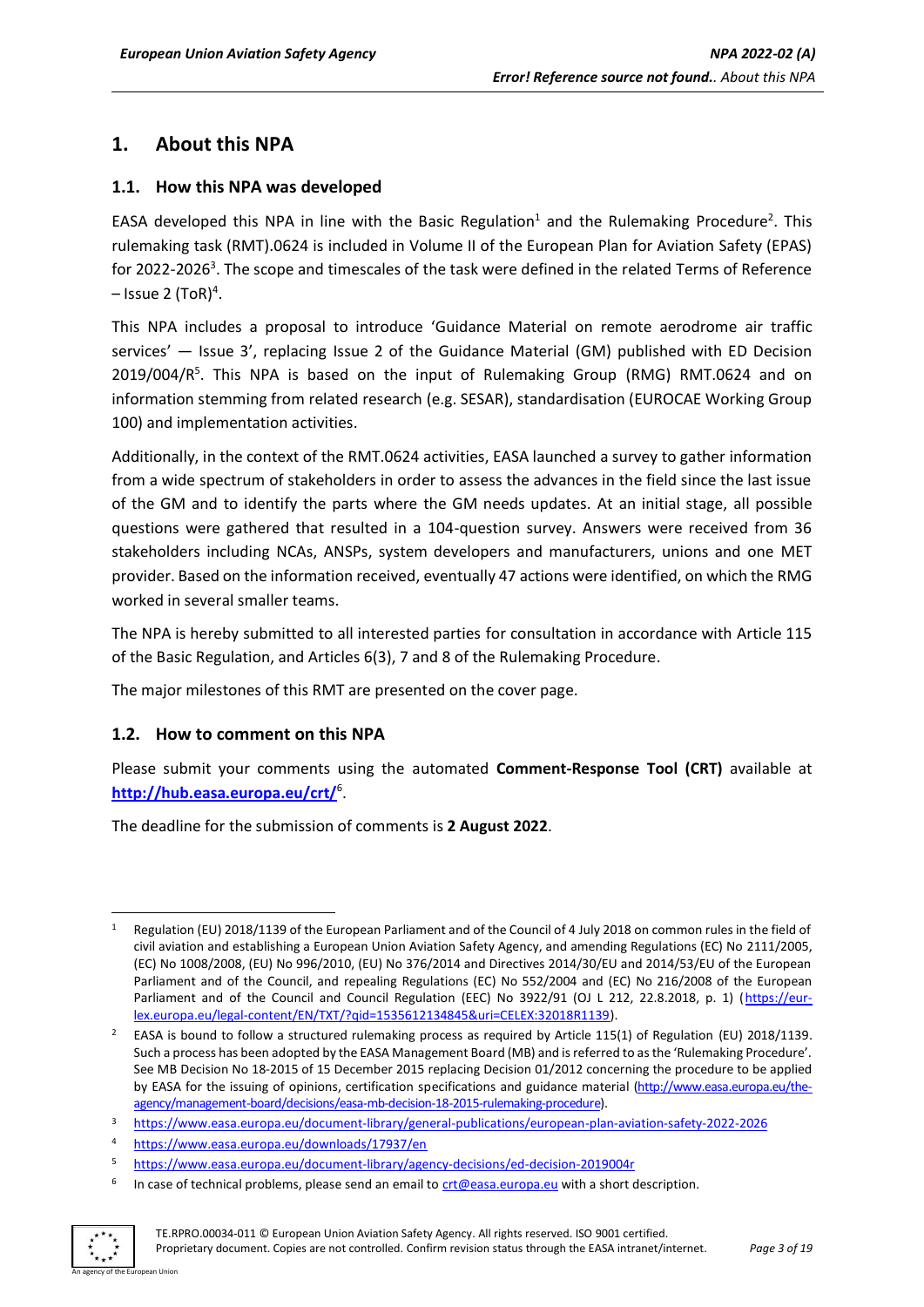### <span id="page-3-0"></span>**1.3. The next steps**

Following the public consultation period, EASA will review all the comments received.

The individual comments received on this NPA and the EASA responses to them will be reflected in a comment-response document (CRD), which will be published on the EASA website<sup>7</sup>.

Based on the analysis of the comments received, EASA will publish a decision to issue Issue 3 of the 'Guidance Material on remote aerodrome air traffic services'.

<sup>7</sup> <https://www.easa.europa.eu/document-library/comment-response-documents>

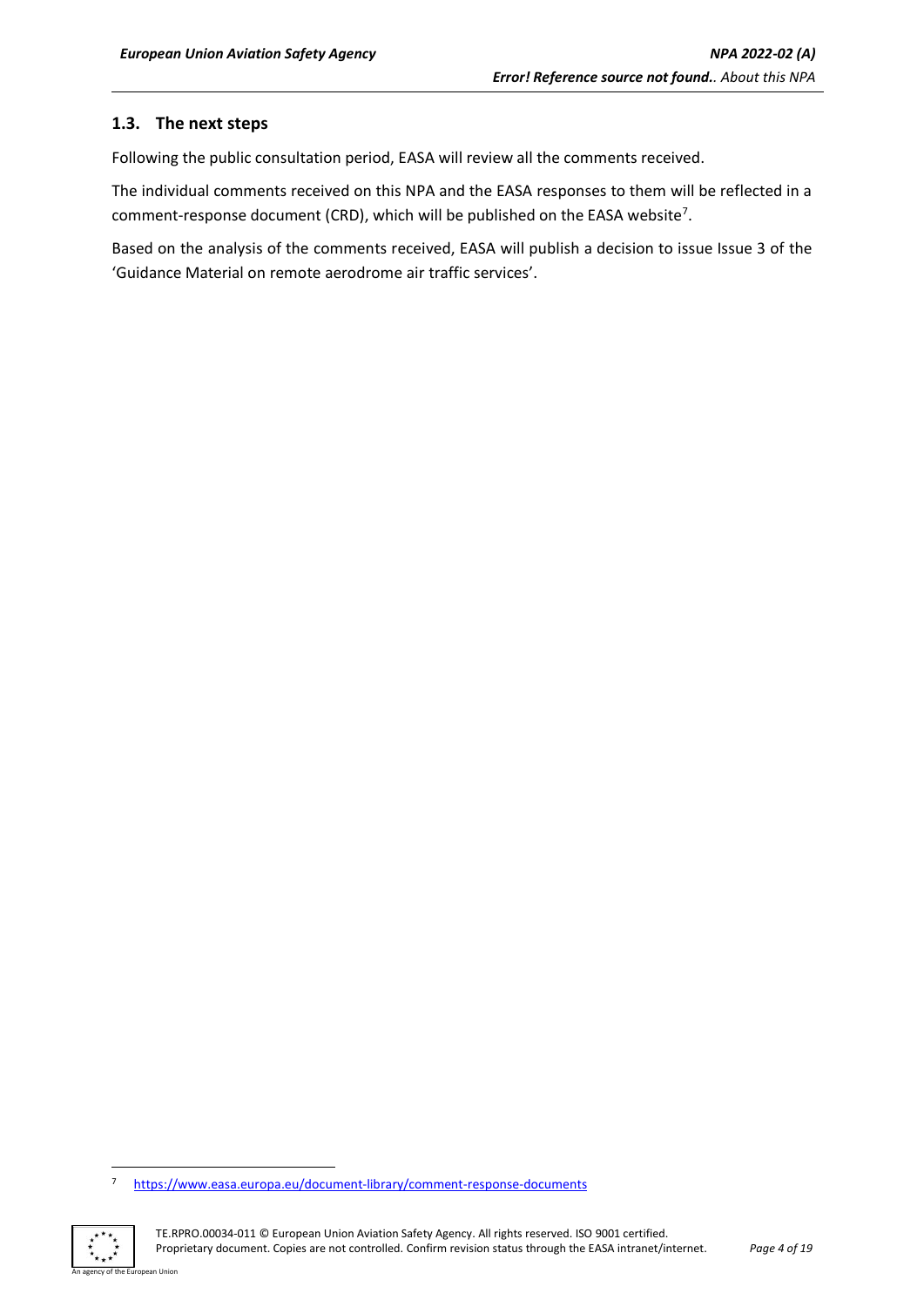### <span id="page-4-0"></span>**2. In summary — why and what**

### <span id="page-4-1"></span>**2.1. Why we need to amend the rules — issue/rationale**

The rationale and the approach for undertaking a regulatory activity to support the implementation of remote aerodrome ATS are both explained in Section 2.1 of NPA 2017-21<sup>8</sup>.

The fundamental principle for this EASA initiative is to ensure that remote aerodrome ATS are provided with, at least, the same level of safety as if the service were provided locally, and that operations and airspace users are not negatively affected by the new concept. As a baseline, according to the ATM/ANS Common Requirements Regulation<sup>9</sup>, any implementation of the provision of remote aerodrome ATS shall fulfil the requirements relevant to the changes to the ATM/ANS functional system.

An increasing number of initiatives to provide remote aerodrome ATS are being undertaken within numerous EASA Member States as well as worldwide. Many of these initiatives consider the operational context and applications that warrant the update of the previously published EASA GM.

Issue 2 of the ToR for RMT.0624 was issued in order to address the increased scope of the remote aerodrome ATS concept as well as the latest SESAR developments and results from other available research and validation activities. Following that, it is possible to benefit from the operational experience gained, support implementation initiatives as well as meet expectations of the ATM community from EASA.

The work undertaken under this further iteration of RMT.0624 determined the need to further enhance the existing guidance on specific regulatory, technological and operational aspects, considering but not limited to the following:

- both single and multiple mode of operation;
- human factors (HF)/performance related to the new technology;
- aerodrome constraints (placement of equipment versus obstacle surfaces);
- hotspot cameras in a conventional tower (TWR);
- multiple mode of mixed conventional and remote aerodrome ATS; and
- third-party communication (leased commercial telecommunication lines) between remote tower sensors and operational facility: risks and mitigations.

#### <span id="page-4-2"></span>**2.2. What we want to achieve — objectives**

The overall objectives of the EASA system are defined in Article 1 of the Basic Regulation. This NPA will contribute to achieving the overall objectives by addressing the issues described in Section 2.1.

<sup>9</sup> Commission Implementing Regulation (EU) 2017/373 of 1 March 2017 laying down common requirements for providers of air traffic management/air navigation services and other air traffic management network functions and their oversight, repealing Regulation (EC) No 482/2008, Implementing Regulations (EU) No 1034/2011, (EU) No 1035/2011 and (EU) 2016/1377 and amending Regulation (EU) No 677/2011 (OJ L 62, 8.3.2017, p. 1) [\(https://eur-lex.europa.eu/legal](https://eur-lex.europa.eu/legal-content/EN/TXT/?uri=CELEX%3A32017R0373&qid=1647279094929)[content/EN/TXT/?uri=CELEX%3A32017R0373&qid=1647279094929\)](https://eur-lex.europa.eu/legal-content/EN/TXT/?uri=CELEX%3A32017R0373&qid=1647279094929).



<sup>8</sup> <https://www.easa.europa.eu/document-library/notices-of-proposed-amendment/npa-2017-21>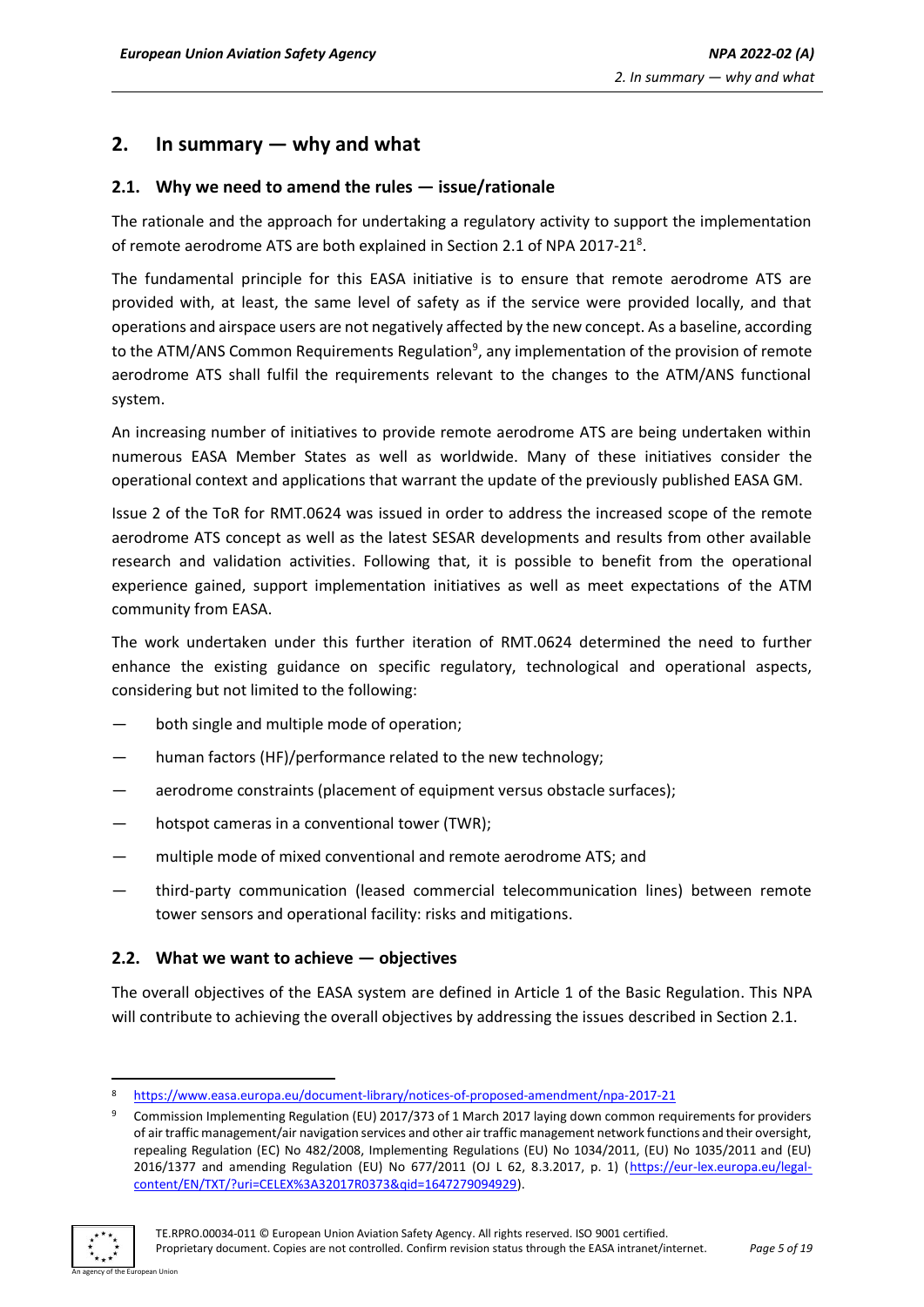According to the ToR, the general objectives of RMT.0624 are to:

- support the implementation of the provision of remote aerodrome ATS;
- review and, if necessary, further refine and complement the existing EASA material;
- support the harmonisation of as well as ensure the safe provision of ATS.

The specific objective of this proposal is to extend the scope of 'Guidance Material on remote aerodrome air traffic services' — Issue 2 in order to consider and address new developments and operational experience gained with the effective implementation of the provision of remote aerodrome ATS in several countries, utilising different concepts and technical solutions, thus supporting the safety and efficiency of air operations.

#### <span id="page-5-0"></span>**2.3. How we want to achieve it — overview of the proposed amendments**

The approach to keep the level of the material as 'guidelines' ('Guidance Material on remote aerodrome air traffic services') in the context of the EU regulatory framework was discussed during the work of the RMG. The reasons established in the previous phase of RMT.0624 are still considered valid, namely: remote aerodrome ATS is consistent with, and within the scope of, the existing regulatory framework (ICAO and EU) and there is no change in service provision (aerodrome ATS). Furthermore, in the EU regulatory framework, the provisions related to the assessment of changes to functional systems and to their oversight are included in the Basic Regulation and in the ATM/ANS Common Requirements Regulation. Concerning the latter, a large set of AMC and GM are already available to support ANSPs and their competent authorities (CAs) in safely assessing and overseeing the changes to functional systems.

EASA still considers that it is easier for those involved in the implementation of remote aerodrome ATS to have a single source of information encompassing all the aspects together, rather than specific AMC or GM to higher-level provisions/regulations, which would render the overall application complex. For the reasons described, the guideline level has been chosen to be maintained in order to provide a single document with guidance and proportionate regulatory support for the implementation of remote aerodrome ATS. The only exemption is the material addressing the air traffic controller (ATCO) licensing aspect for which EASA has chosen to have separate AMC and GM focusing on the establishment of high-level guidance for the training and qualification of ATCOs, but in the third phase of RMG.0624 said AMC and GM remain unchanged.

The GM was subject to a comprehensive review which allowed to validate, remove, or further expand the existing guidance as well as to address new subjects, as considered appropriate. This section provides an overview of the proposed amendments.

Throughout the document the references to the applicable rules have been updated, removing those referring to repealed regulations and introducing ones where a new regulation came into force during the time since the publication of the last issue of the GM.

In *Chapter 1. Introduction*, some clarifications and further explanations are given. The scope was extended to include socio-economic considerations and mixed conventional and remote aerodrome ATS operations, that were left out from the previous issue of the GM. Based on the discussions held with the RMG, this NPA includes proposed guidance on such aspects, as they might have an impact on

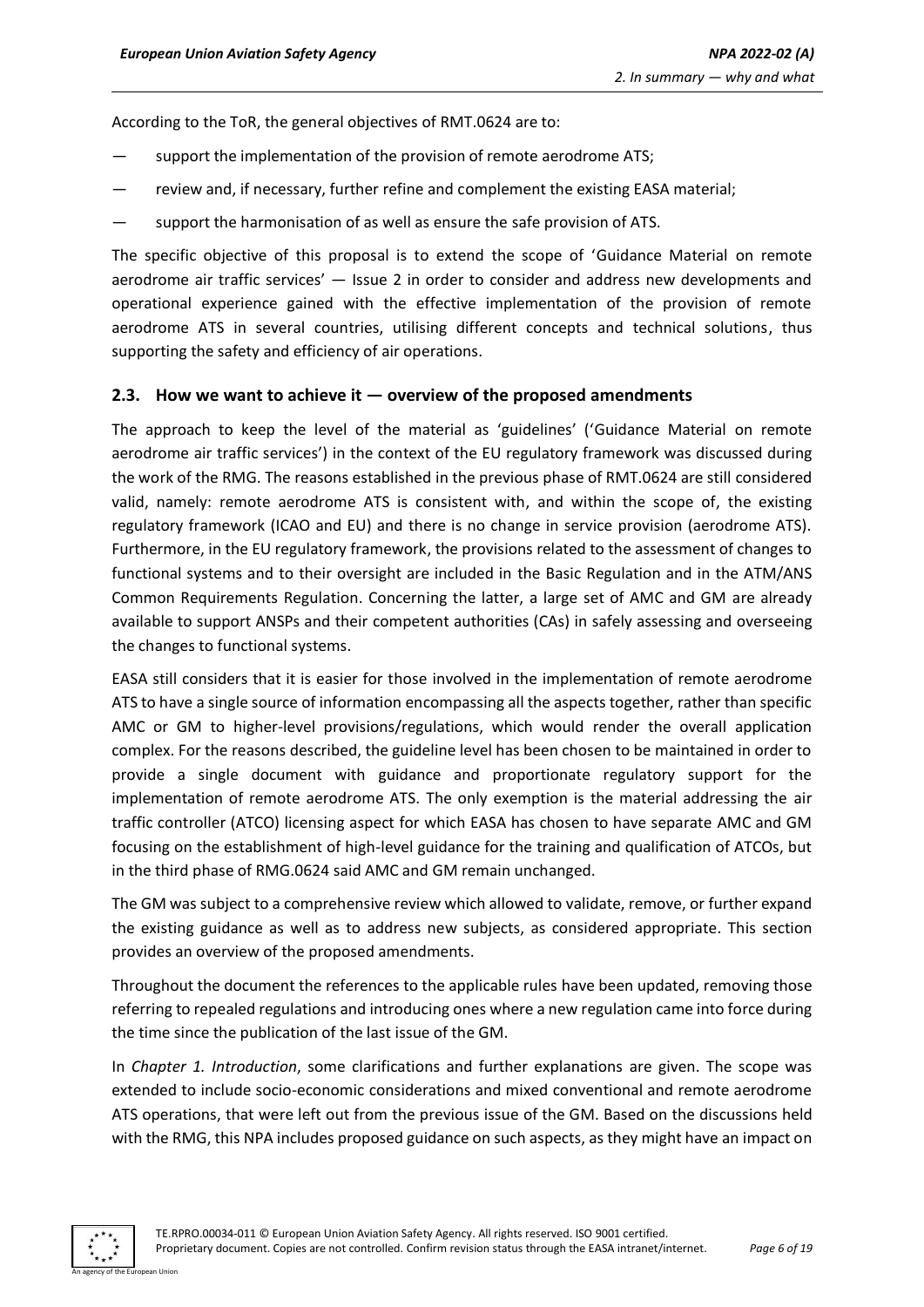the safe provision of services and consequently on the safety of operations. Accordingly, a new dedicated chapter was introduced (see description of *Chapter 6* later).

In *Chapter 2. Definitions*, only some editorial changes are proposed, while the definitions themselves remained unchanged. Further to stakeholders' feedback and a request from some RMG members, the change of the term 'remote aerodrome ATS' was considered, as the term 'remote' could be considered misleading because in many installations the equipment is located at the airport served by the technology; it is thus not remote. Terms as 'virtual tower' or 'digital tower' were suggested instead. After due consideration, it was concluded that the existing definition is suitable, well established and consistently used in the EU regulatory framework, so a change to another — possibly also misleading, and in most cases promoted by some manufacturers - definition would not bring any benefit; it would instead upset a well-established and consisently used term.

In *Chapter 3. The remote aerodrome ATS concept and modes of operation*, only some minor changes are proposed, the most significant being the addition and description of the term 'mixed conventional and remote aerodrome ATS operations'.

In *Chapter 4. Operational context/applications and related recommendations*, a new section (*4.4. Remote tower centre operations)* was introduced, providing guidance on supervision and multiple ATCO endorsements. This new content was developed building on the feedback received to a dedicated question in the survey (For how many different aerodromes (remote or conventional) can you hold concurrently a valid unit endorsement based on ADI or ADV ratings?). The subject wasfurther investigated with holders of multiple endorsements and ANSPs employing ATCOs with multiple endorsements. Derived from safety considerations, the new text considers today's experience from the implementation of remote tower centres (RTCs) and proposes a maximum of three concurrent valid unit endorsements. Consideration was given to the requirements of Regulation (EU) 2015/340<sup>10</sup> (point ATCO.B.025(a)(3)). The level of harmonisation of equipment and operational procedures, which could be progressively achieved in the future, could support the increase of the number of concurrent unit endorsements..

In *Chapter 5. Operational and system considerations*, several updates are proposed.

In *Section 5.2. Visual surveillance system,* some extended explanations are added based on the recently published new version of the EUROCAE Minimum Aviation System Performance Standards (MASPS) Document (ED-240A Change 1). Accordingly, as the EUROCAE MASPS describes only the minimum requirements, ANSPs should define individually operational visual requirements. To give guidance in this respect, some new material is introduced.

*Section 5.2.7.5 Difference in daylight/darkness perception* is completely redrafted as the survey indicated the need for a recommendation regarding the availability of real light conditions. As the cameras change the light conditions of the outside view, it is necessary for the ATCO/AFISO to get information about real-time realistic light conditions somewhere from the controller working position (CWP). The text is amended accordingly.

<sup>&</sup>lt;sup>10</sup> Commission Regulation (EU) 2015/340 of 20 February 2015 laying down technical requirements and administrative procedures relating to air traffic controllers' licences and certificates pursuant to Regulation (EC) No 216/2008 of the European Parliament and of the Council, amending Commission Implementing Regulation (EU) No 923/2012 and repealing Commission Regulation (EU) No 805/2011 (OJ L 63, 6.3.2015, p. 1) [\(https://eur-lex.europa.eu/legal](https://eur-lex.europa.eu/legal-content/EN/TXT/?uri=CELEX%3A32015R0340&qid=1647344296007)[content/EN/TXT/?uri=CELEX%3A32015R0340&qid=1647344296007\)](https://eur-lex.europa.eu/legal-content/EN/TXT/?uri=CELEX%3A32015R0340&qid=1647344296007).

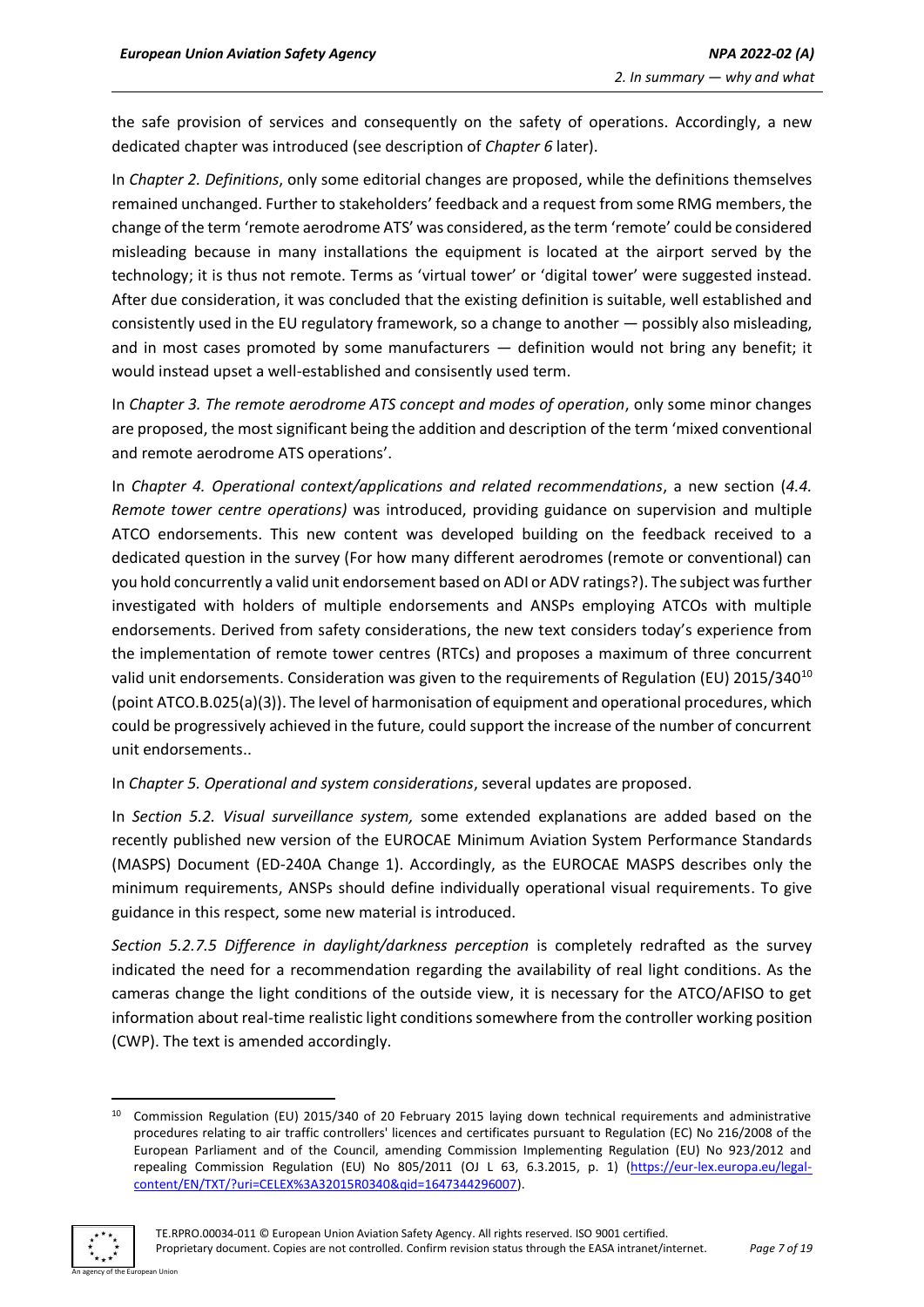In *Section 5.6. Voice and data recording*, further elaboration is provided on the application of provision ATS.OR.460 of the ATM/ANS Common Requirements Regulation that transposes the applicable ICAO Standards and Recommended Practices (SARPs). Guidance is provided on how to define recording requirements with references to the applicable legislation.

Some minor refinement is proposed to *Section 5.7.2. Management of other aerodrome assets*.

A new *Section 5.8.1. Remote aerodrome ATS equipment used for MET observation purposes* is introduced as it was identified that although meteorological operations (METOPS) — as they are out of scope of ATS — are not addressed in the GM, if visual surveillance equipment is used for METOPS purposes, then such use has to be assessed during system development, certification and operation.

*Section 5.10. Technical architecture, interdependencies and redundancy aspects* is also extended and the title changed accordingly — with the introduction of guidance on interdependencies between several aerodromes to which ATS are provided from the same RTC/facility. Several stakeholder inputs pointed to this issue, and in particular to the filing of alternate aerodromes in flight plans. If the destination aerodrome and all alternate aerodromes, filed in one flight plan, are part of one RTC, a possible failure of the RTC could affect the availability of ATS at those aerodromes. If airspace users are not aware of the interdependencies between those aerodromes, a hazardous situation can occur as ATS would not be available at any of the airports selected in the flight plans. The assessment of the issue in cooperation with the RMG members allowed to develop an amended proposed text with regard to flight planning (see later in the explanation for the change in *Chapter 9*.).

In *Section 5.12. Working environment*, a reference to applicable ISO standards is introduced.

*Chapter 6. Management of change* is completely re-elaborated and modified.

A new *Section 6.1. Addressing socio-economic factors* is added to support the appropriate consideration of the social and economic dimension in the decision-making, implementation and operation of remote tower operations, and to propose related actions and mitigating measures. The inclusion of this Section has been strongly supported both by stakeholders (through the survey) and by the RMG members. It seems rather evident that there is a social impact on a variety of aspects in the implementation of the remote tower concept, be it positive or negative. The proposed guidance provides some examples of situations related to social aspects to be considered when introducing remote tower operations. Socio-economic factors are not unrelated to safety; it is widely recognised that there are interdependencies between those areas. Therefore, to ensure safe implementation, all aspects of the change should be considered; to this end, this section provides some generic guidance on them as a generic invitation for consideration to the stakeholders involved, although not directly linked to ATS provision.

The section on *Safety assessment* (*6.2*) is extended with new references to chapters inside the GM where interdependencies are discussed, as this new topic is one of those where strong stakeholder demand was recorded during the RMG work.

The section on *Human factors assessment* (*6.3*) is reworked completely based on the outcome of the survey and of the subsequent experts' assessment. Related questions were asked as to whether the existing section on HF assessment in the GM was useful and complete. The feedback received indicated that certain aspects would require more clarity, and more guidance on the HF assessments would be needed. There was also inquiry if specific HF-related information was missing in the GM. The answers stated that certain aspects could be better placed within the document. Some HF issues were

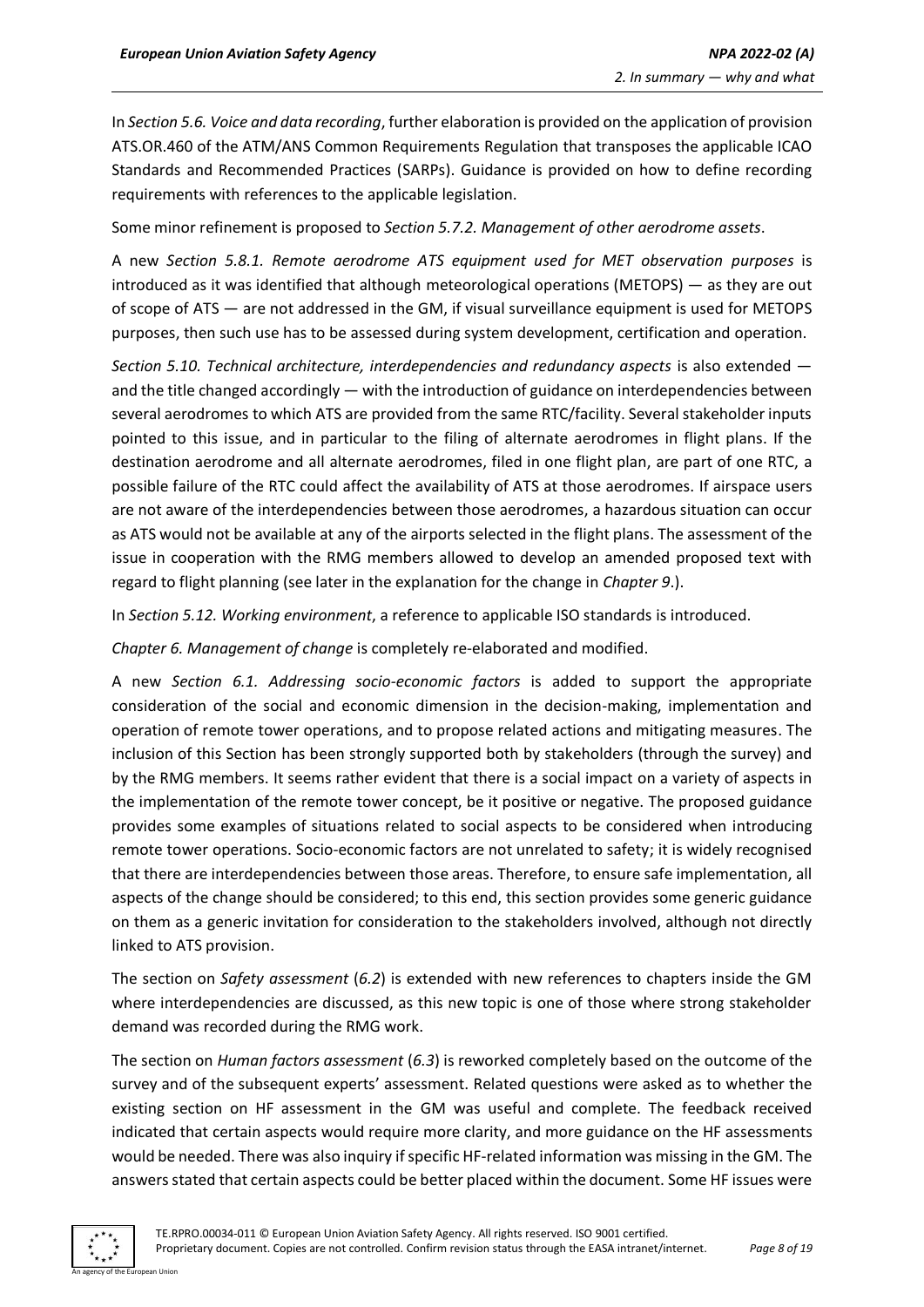also identified that have to be considered while implementing RTC. It was concluded that certain aspects (like usability, fatigue, extra staffing) should be added. In line with the objectives and the comments, the guidance is amended by adding specific HF terms like acceptability and trust to the respective elements. Additionally, certain examples are added to clarify the content of the text. Furthermore, *Section 6.3* was completed with additional explanatory text explaining HF methodologies and their application, and a reference to existing HF processes has been included. *Section 6.4* is amended with recommendations for involving end users early in the projects too. In terms of structure, certain text — relevant to HF content — is moved within the document (e.g. a link to *Section 5.12* has been added in the HF section). Additionally, the HF elements are amended suggesting to pay due consideration to system usability, as well as physical and mental fatigue.

A new section discussing *Social aspects to consider during transition to remote aerodrome ATS* (*6.3.3*) is also added in relation with the introduction of the socio-economic aspect into the GM (see above).

A new section on *Involvement of users* (*6.4*) is added, providing guidance on the early involvement of affected stakeholders in a remote tower project to facilitate acceptance from all parties.

A new section on *Migration from a conventional tower to a remote contingency tower* (*6.5.2*) is introduced, to further develop the guidance for the transition phase when the remote tower module is used exclusively for contingency operations, according to the information gathered from stakeholders who implemented remote aerodrome ATS.

The section on *Contingency planning and degraded mode procedures* (*6.7*) is extended with further elaborations on the topic especially on procedures for RTC operations, as from the survey it could be concluded that the level of guidance provided on this topic needed to be expanded.

*Chapter 7. Aerodrome-related aspects* is also reworked; considerations concerning the application of the requirement of point ADR.OR.B.040 of the Aerodrome Regulation have been added.

The section on *Local agreement between aerodrome and ATM/ANS providers* (*7.1.3*) is extended with elements to be considered after putting the system into operation.

A new section on *Equipment placement constraints* (*7.1.4*) is introduced, as it was determined that this topic can cause many problems during installation, and guidance is missing from the current issue of the GM. All relevant ICAO SARPs and the Aerodrome Regulation<sup>11</sup> are elaborated, and related guidance on application is provided. It should be noted that unanimity on the completeness of such new section was not reached within the RMG members, as some of its members considered it insufficient. EASA wishes to request the stakeholders' views about the completeness and the clarity of the guidance.

### **QUESTION: Is the guidance given in Section 7.1.4 considered sufficient? If not, which aspects should be included and subject to an extended elaboration?**

*Chapter 8. Possible impact on airspace users* is completely rewritten. The guidance is supplemented with a general link to the ATM/ANS Common Requirements Regulation. Also, a reference to the requirements of point ATM/ANS.OR.A.045 of the ATM/ANS Common Requirements Regulation and GM1 ADR.OR.D.027 of the AMC & GM to the Aerodrome Regulation is added to address the impacts

<sup>11</sup> Commission Regulation (EU) No 139/2014 of 12 February 2014 laying down requirements and administrative procedures related to aerodromes pursuant to Regulation (EC) No 216/2008 of the European Parliament and of the Council (OJ L 44, 14.2.2014, p. 1) [\(https://eur-lex.europa.eu/legal-content/EN/TXT/?uri=CELEX%3A32014R0139&qid=1647352009864\)](https://eur-lex.europa.eu/legal-content/EN/TXT/?uri=CELEX%3A32014R0139&qid=1647352009864).

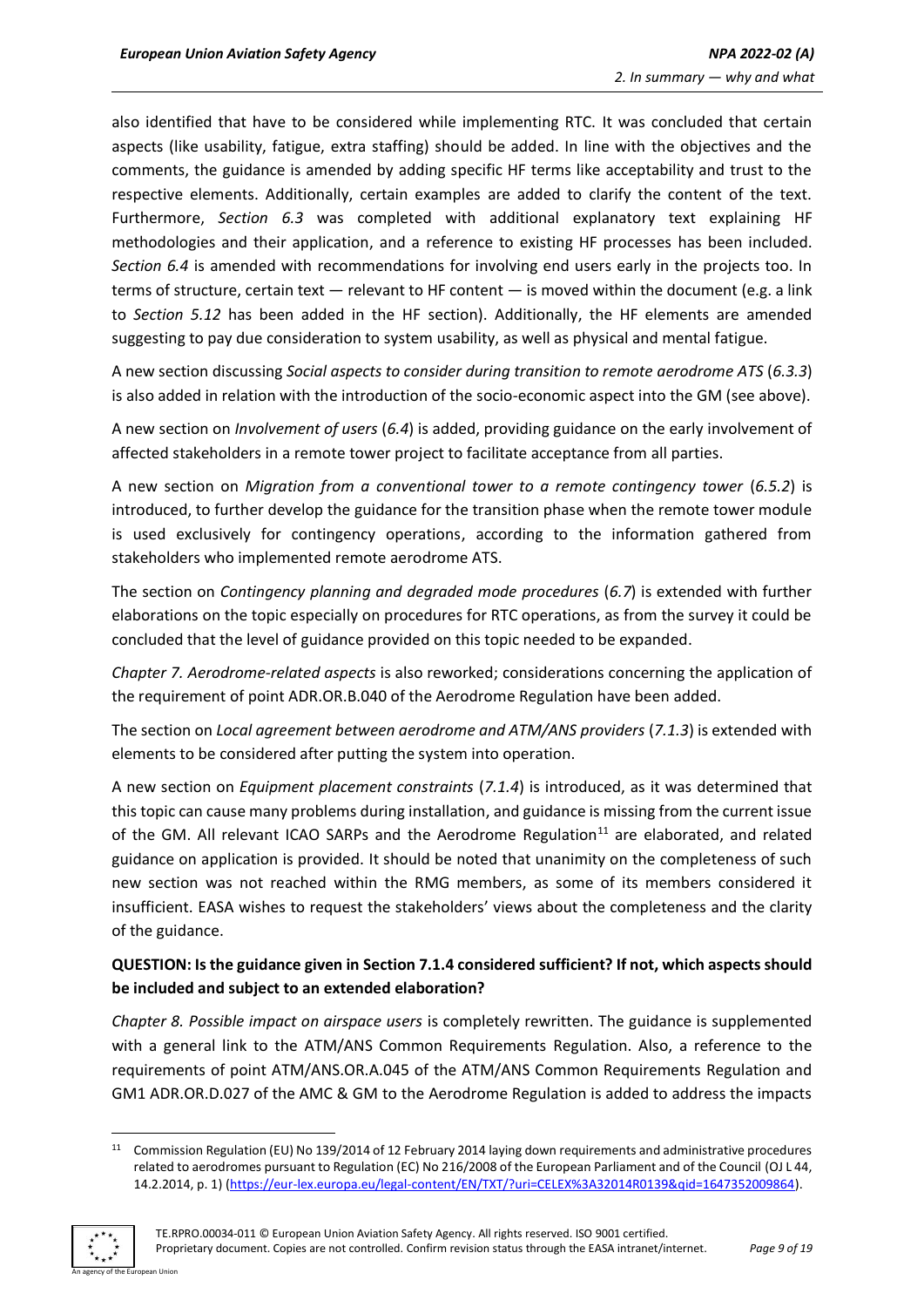and mitigation measures for airspace users. The aerodrome interdependency issue (see above) is also reflected here.

The current text of *Chapter 9. Aeronautical information products and services* is replaced with new text providing guidance on the implementation, in the context of remote towers, of the new Part-AIS requirements introduced through Regulation (EU) 2020/469 in the ATM/ANS Common Requirements. During the development of the RMT activities, it was underlined that *Appendix 1 — PART 3 — AERODROMES — AD 2.23 Additional Information* in Part-AIS includes a requirement for the aircrew with regard to the selection of the alternate aerodrome, in circumstances where both the destination and the selected alternate aerodrome are served by the same RTC. EASA acknowledges that such a requirement is misplaced as it addresses aircraft operators directly; also its substance might need to be revised, as it currently does not potentially allow flight operations in areas where all aerodromes are served by the same centre. Another aspect to be considered is the existence of contingency procedures established by the ATS provider concerned, which might mitigate the issue. EASA is evaluating a revision of the affected rules (Part-ATS and Part-AIS of the ATM/ANS Common Requirements Regulation and Regulation (EU) No  $965/2012^{12}$  to address the issue and ensure the necessary clarity, legal certainty and assurance of the safety level. In support to such a revision, **EASA wishes to get stakeholders' feedback on the subject.**

In *Chapter 10. Qualification and training considerations* only the legislative references are changed.

The section on *Qualification and training of ATSEP (10.3)* is extended with the material from the new AMC & GM to Part-PERS describing the new training streams concept and its application to remote tower equipment.

*References* (*Chapter 11.*) have been reviewed and updated.

*Appendix 1* on *Checklist for the implementation of remote aerodrome ATS* (*12.1*) has been extended with the newly introduced socio-economic factors and the extension of *Chapter 6.*

Finally, it has been decided to include the SESAR baseline 'operational visual performance requirements' derived from the final SESAR 1 OSED (OSED for Remote Provision of ATS to Aerodromes, SESAR JU Deliverable D94) as *Appendix 5 as* it was deemed necessary to extend the guidance on how to use standards and define requirements.

### <span id="page-9-0"></span>**2.4. Stakeholders' views on unit endorsements for remote aerodrome air traffic services provision**

Stakeholders' comments received to NPA 2021-08 'Enhanced mobility options and streamlined qualifications for air traffic controllers', published as a deliverable of RMT.0668, asked for clarifications on the ATCOs' unit endorsement privileges when providing remote services in multiple mode of operation.

<sup>12</sup> Commission Regulation (EU) No 965/2012 of 5 October 2012 laying down technical requirements and administrative procedures related to air operations pursuant to Regulation (EC) No 216/2008 of the European Parliament and of the Council (OJ L 296, 25.10.2012, p. 1) [\(https://eur-lex.europa.eu/legal](https://eur-lex.europa.eu/legal-content/EN/TXT/?uri=CELEX%3A32012R0965&qid=1647353452755)[content/EN/TXT/?uri=CELEX%3A32012R0965&qid=1647353452755\)](https://eur-lex.europa.eu/legal-content/EN/TXT/?uri=CELEX%3A32012R0965&qid=1647353452755).

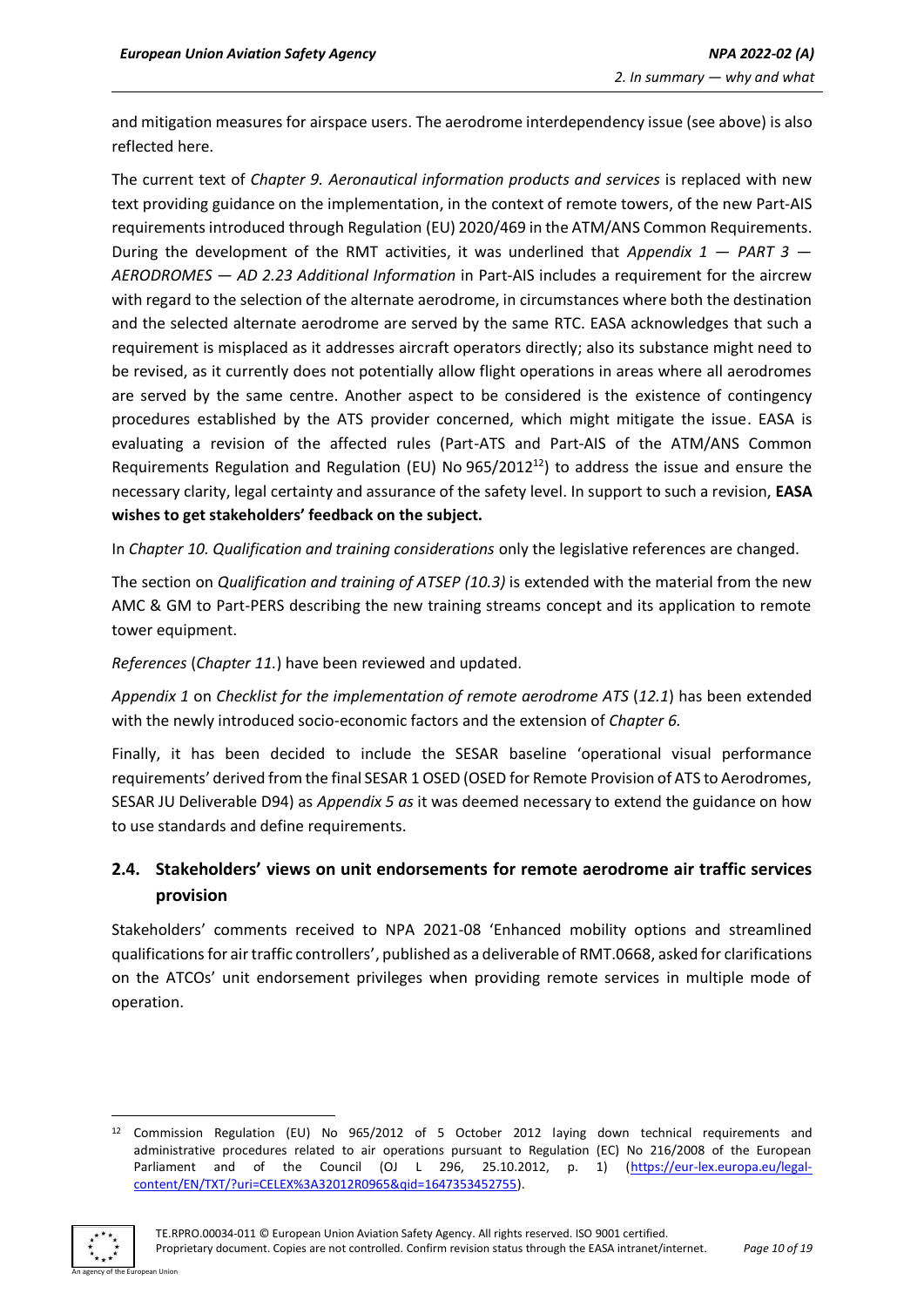It is considered that this issue affects a wider stakeholder community than that being traditionally interested in ATCO licensing. EASA wishes therefore to transparently involve more stakeholders into the exchange on the establishment of unit endorsements for remote aerodrome air traffic services.

According to AMC1 ATCO.B.020(a) related to Regulation (EU) 2015/340, each aerodrome for which aerodrome ATC service is provided from an RTC, should constitute its own unit endorsement. Considering the establishment of RTCs and multiple mode of operation, EASA is interested in the stakeholders' feedback on the following:

- 1. Should the remote centre location indicator be used in the unit endorsement?
- 2. Should the privilege to provide services in multiple mode of operation be indicated by the unit endorsement?
- 3. Should the combination of different aerodromes attended simultaneously from one remote tower module be indicated in the unit endorsement(s)?
- 4. Should a unit endorsement for the remote service provision in multiple mode of operation for a group of aerodromes authorise the holder to provide air traffic control services for any combination of the aerodromes included in that unit endorsement?
- 5. Should a unit endorsement for the remote service provision in multiple mode of operation for a group of aerodromes also authorise the holder to provide air traffic control services in single mode for any of the aerodromes included in that unit endorsement?

Stakeholders are invited to indicate their preferred options, or alternatively, to propose another suitable and justified solution to the above issues. For any of the proposed solutions, stakeholders are invited to provide justification elements on the possible safety, social, economic, and other relevant impact of the option chosen.

These issues and related questions above will be also submitted for consultation with the NPA resulting from RMT.0668 Subtask 4 that is intended to update the air traffic controller licensing rules in terms of harmonising training standards and enabling virtual and online training, scheduled for Q2 2022.

The feedback received from the public consultation of both NPAs will be assessed, and the related conclusions will be included in the Opinion and associated documentation resulting from the activities of RMT.0668.

#### <span id="page-10-0"></span>**2.5. What are the expected benefits and drawbacks of the proposed amendments**

The main benefit of the proposal is the expanded and up-to-date guidance and regulatory support that facilitates the safe and harmonised implementation of remote aerodrome ATS by the ANSPs and their competent authorities. As such, it allows them to consider all the necessary safety aspects without impairing technological developments.

The only and partial drawback of the proposal is that, at the time of writing, the concept of multiple mode of operation is less mature than that of single mode of operation. SESAR has, to date, published one solution related to the multiple mode of operation and, in addition, several SESAR large-scale demonstrations of the multiple mode of operation have been performed. However, no operational implementation of this mode of operation is actually in place; subsequently, no operational experience is available. Implementation plans for the multiple mode of operation still exists in various

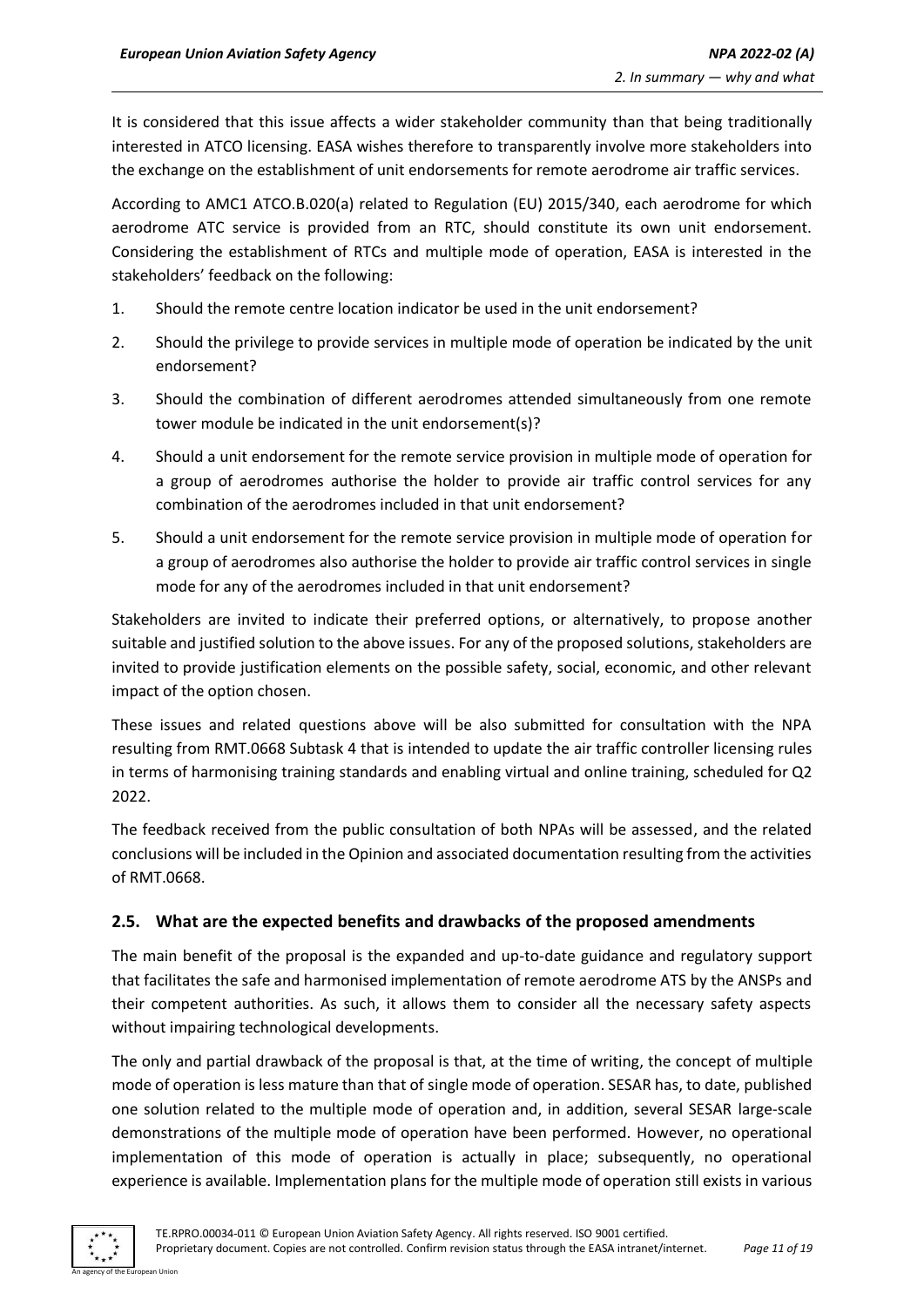EU Member States, hence such mode of operations is likely to become a reality in the near future, subject to approval of the competent authorities. It is important to conclude that EASA intends to support the ongoing implementation projects by providing as much guidance as possible based on the existing available information and data. It is also important to consider that EASA, as part of the proposed guidelines, formulates some recommended limitations, as well as mitigation measures for handling risks related to the multiple mode of operation, taking into account its current level of maturity.

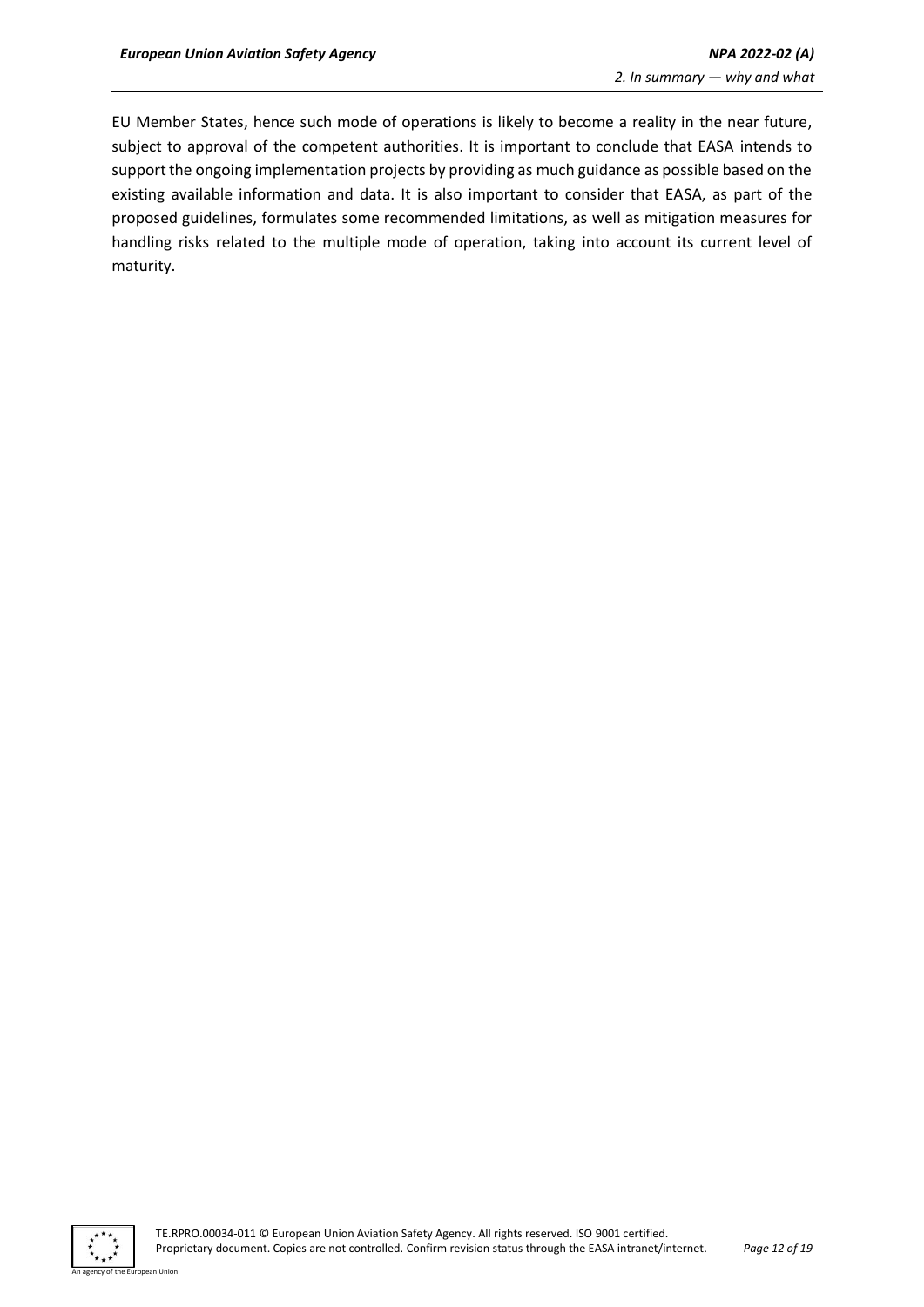### <span id="page-12-0"></span>**3. Proposed Guidance Material**

Please refer to NPA 2022-02 (B).



n Union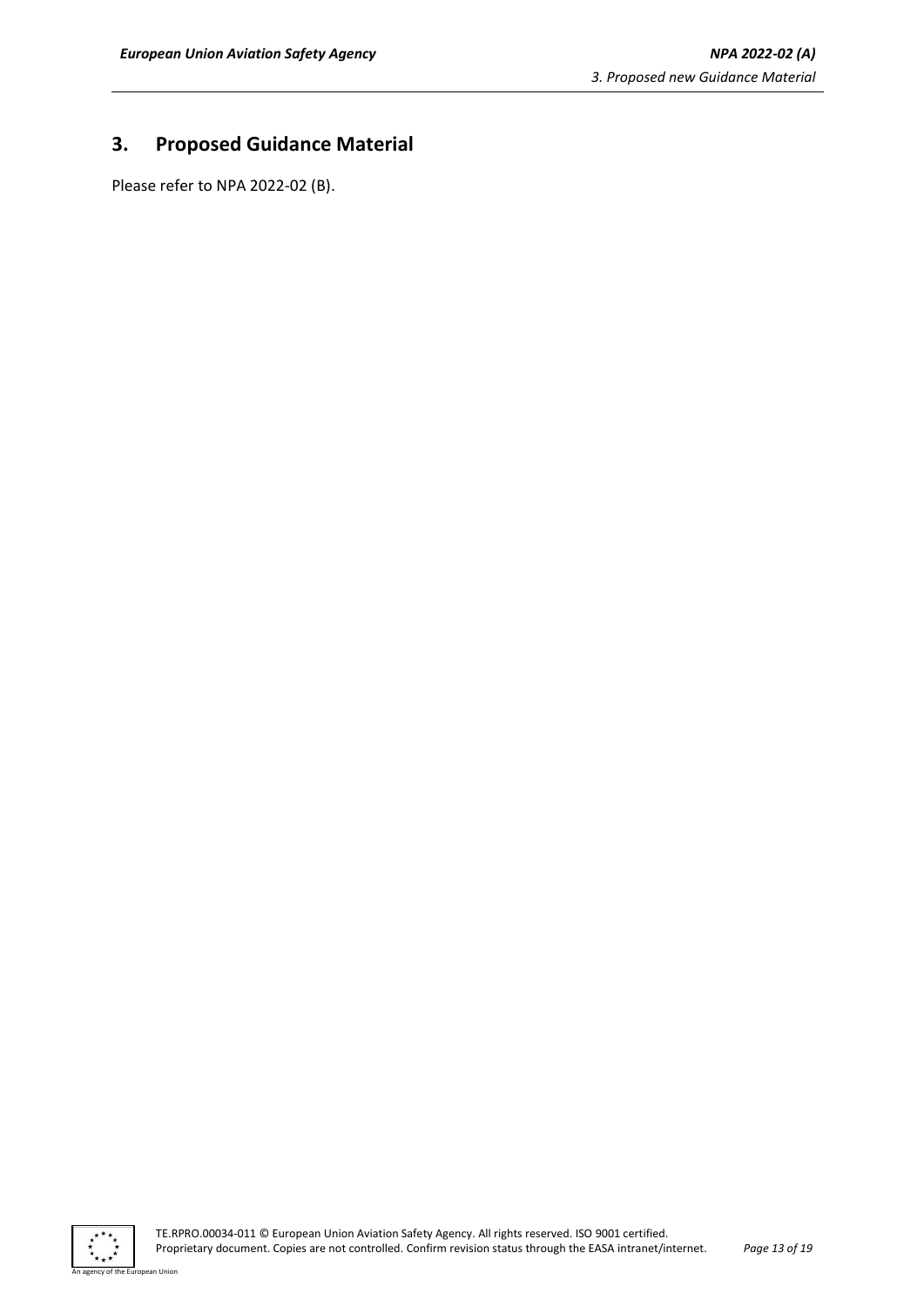### <span id="page-13-0"></span>**4. Impact assessment (IA)**

For the main benefits and drawbacks, see Section 2.4. No further detailed impact assessment has been conducted as the NPA proposes a revision of previously published Guidance Material related to a preexisting and well-established regulatory frameworks. Being this the third issue of such Guidance Material, the same approach adopted in the previous iteration has been followed.

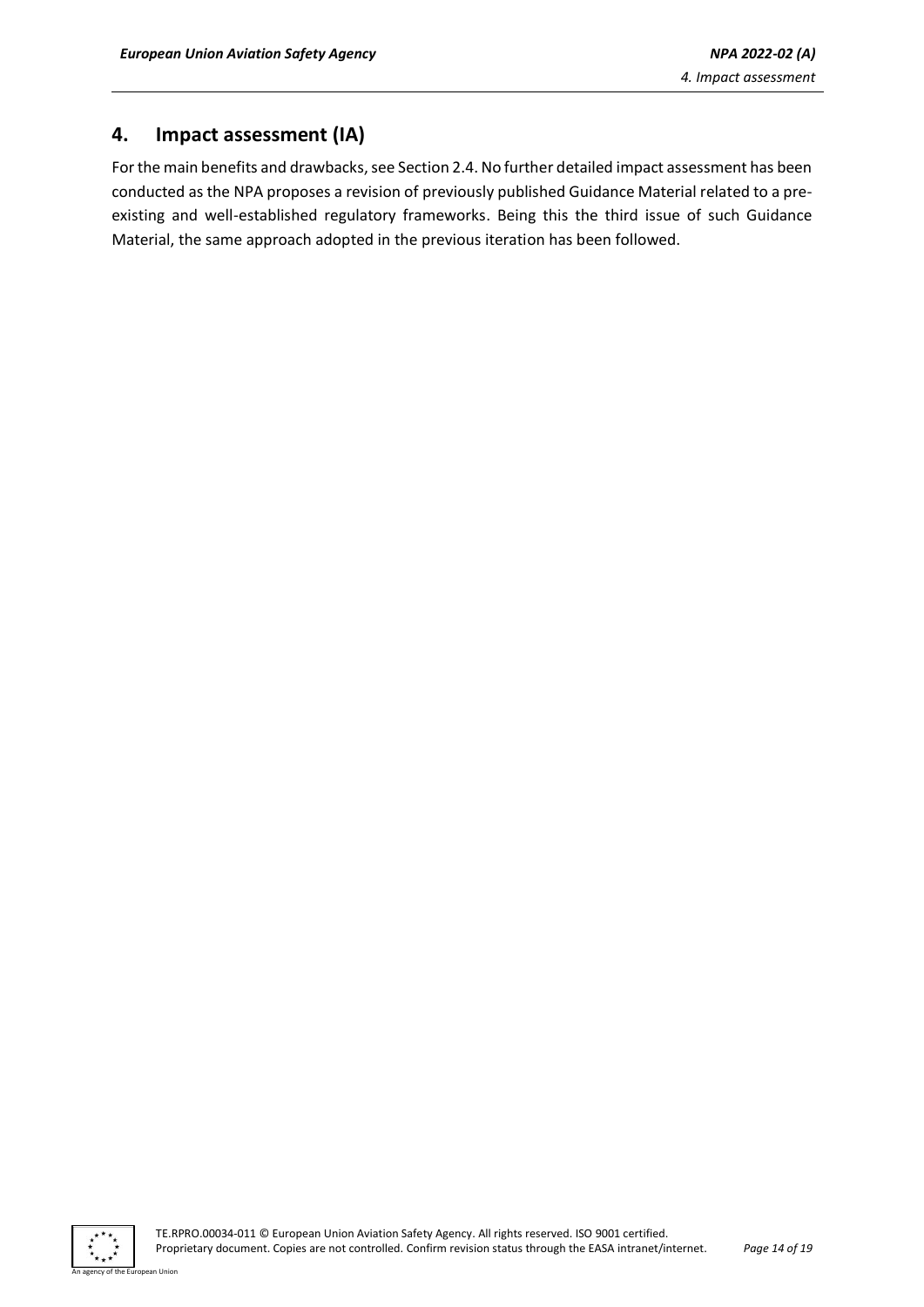### <span id="page-14-0"></span>**5. Proposed actions to support implementation**

- Focused communication for Advisory Body meeting(s) (MAB/SAB/TeB/TEC/COM)
- Clarifications via electronic communication tools between EASA and NCAs (EUSurvey or other)
- Dedicated thematic workshop/session
- Combination of the above-mentioned means



n Hoior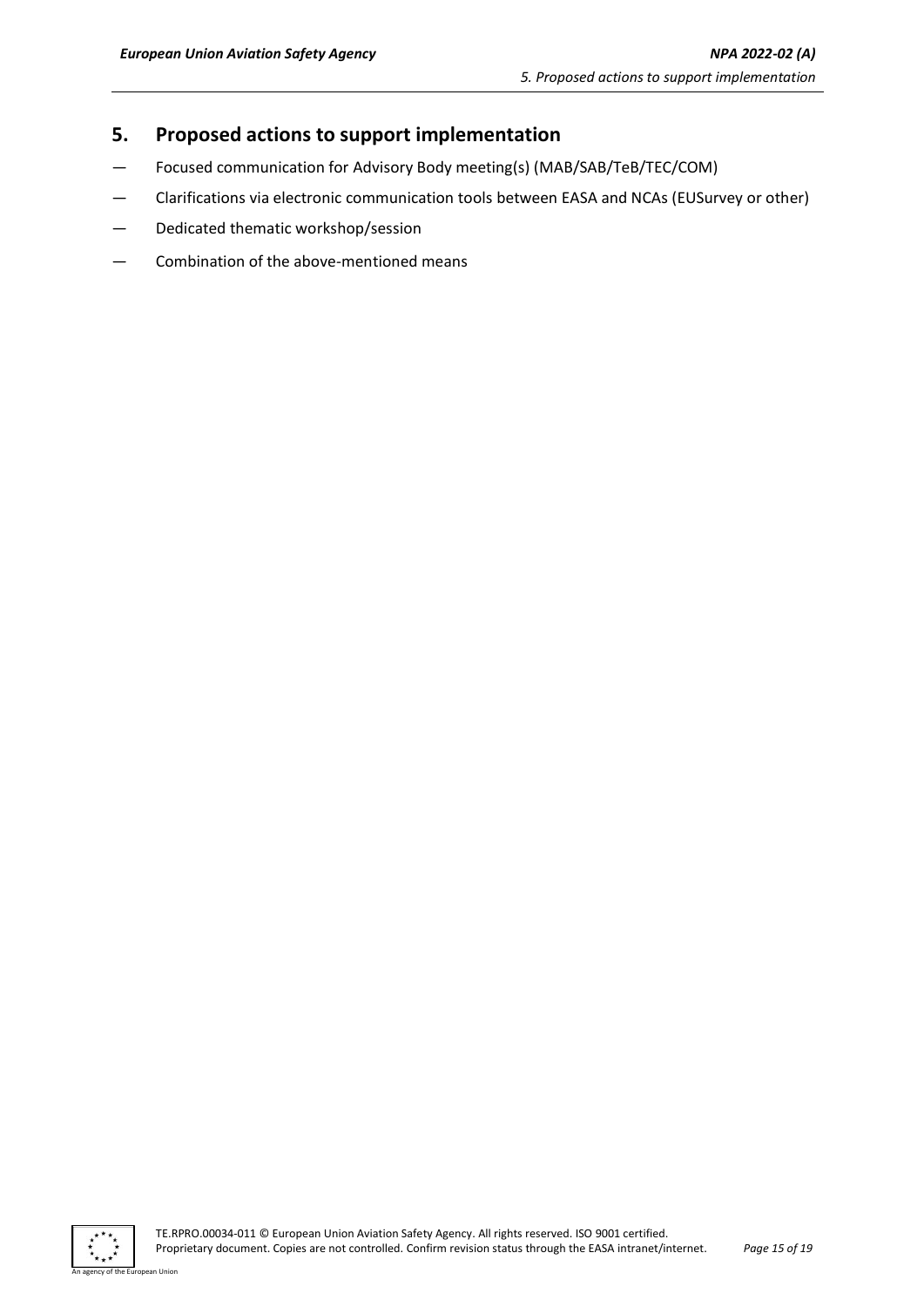### <span id="page-15-0"></span>**6. References**

#### <span id="page-15-1"></span>**6.1. Related EU regulations**

- [Regulation \(EU\) 2018/1139 of the European Parliament and of the Council of 4 July 2018 on](https://www.easa.europa.eu/document-library/regulations/regulation-eu-20181139)  [common rules in the field of civil aviation and establishing a European Union Aviation Safety](https://www.easa.europa.eu/document-library/regulations/regulation-eu-20181139)  [Agency, and amending Regulations \(EC\) No 2111/2005, \(EC\) No 1008/2008, \(EU\) No 996/2010,](https://www.easa.europa.eu/document-library/regulations/regulation-eu-20181139)  [\(EU\) No 376/2014 and Directives 2014/30/EU and 2014/53/EU of the European Parliament and](https://www.easa.europa.eu/document-library/regulations/regulation-eu-20181139)  [of the Council, and repealing Regulations \(EC\) No 552/2004](https://www.easa.europa.eu/document-library/regulations/regulation-eu-20181139) and (EC) No 216/2008 of the [European Parliament and of the Council and Council Regulation \(EEC\) No 3922/91](https://www.easa.europa.eu/document-library/regulations/regulation-eu-20181139) (OJ L 212, 22.8.2018, p. 1)
- [Commission Implementing Regulation \(EU\) 2017/373 of 1 March 2017 laying down common](https://www.easa.europa.eu/regulations#regulations-atmans----air-traffic-managementair-navigation-services)  [requirements for providers of air traffic management/air navigation services and other air](https://www.easa.europa.eu/regulations#regulations-atmans----air-traffic-managementair-navigation-services)  [traffic management network functions and their oversight, repealing Regulation \(EC\)](https://www.easa.europa.eu/regulations#regulations-atmans----air-traffic-managementair-navigation-services)  No [482/2008, Implementing Regulations \(EU\) No 1034/2011, \(EU\) No](https://www.easa.europa.eu/regulations#regulations-atmans----air-traffic-managementair-navigation-services) 1035/2011 and (EU) [2016/1377 and amending Regulation \(EU\) No 677/2011](https://www.easa.europa.eu/regulations#regulations-atmans----air-traffic-managementair-navigation-services) (OJ L 62, 8.3.2017, p. 1)
- [Commission Regulation \(EU\) 2015/340 of 20 February 2015 laying down technical requirements](https://www.easa.europa.eu/regulations#regulations-atco---air-traffic-controllers)  [and administrative procedures relating to air traffic controllers' licences and certificates](https://www.easa.europa.eu/regulations#regulations-atco---air-traffic-controllers)  [pursuant to Regulation \(EC\) No 216/2008 of the European Parliament and of the Council,](https://www.easa.europa.eu/regulations#regulations-atco---air-traffic-controllers)  [amending Commission Implementing Regulation \(EU\) No 923/2012 and repealing Commission](https://www.easa.europa.eu/regulations#regulations-atco---air-traffic-controllers)  [Regulation \(EU\) No 805/2011](https://www.easa.europa.eu/regulations#regulations-atco---air-traffic-controllers) (OJ L 63, 6.3.2015, p. 1)
- [Commission Implementing Regulation \(EU\) No 923/2012 of 26 September 2012 laying down the](https://www.easa.europa.eu/regulations#regulations-sera---standardised-european-rules-of-the-air)  [common rules of the air and operational provisions regarding services and procedures in air](https://www.easa.europa.eu/regulations#regulations-sera---standardised-european-rules-of-the-air)  [navigation and amending Implementing Regulation \(EU\) No](https://www.easa.europa.eu/regulations#regulations-sera---standardised-european-rules-of-the-air) 1035/2011 and Regulations (EC) No 1265/2007, (EC) No 1794/2006, (EC) No [730/2006, \(EC\) No 1033/2006 and \(EU\) No](https://www.easa.europa.eu/regulations#regulations-sera---standardised-european-rules-of-the-air) 255/2010 (OJ L 281, 13.10.2012, p. 1)
- [Commission Regulation \(EU\) No 139/2014 of 12 February 2014 laying down requirements and](https://www.easa.europa.eu/regulations#regulations-adr---aerodromes)  [administrative procedures related to aerodromes pursuant to Regulation \(EC\) No 216/2008 of](https://www.easa.europa.eu/regulations#regulations-adr---aerodromes)  [the European Parliament and of the Council](https://www.easa.europa.eu/regulations#regulations-adr---aerodromes) (OJ L 44, 14.2.2014, p. 1)

#### <span id="page-15-2"></span>**6.2. Related EASA decisions**

- [Executive Director Decision 2019/004/R of 15 February 2019](https://www.easa.europa.eu/document-library/agency-decisions/ed-decision-2015014r) issuing Guidance Material on [remote aerodrome air traffic services and repealing Decision 2015/014/R of the Executive](https://www.easa.europa.eu/document-library/agency-decisions/ed-decision-2015014r)  [Director of the Agency of 3 July 2015](https://www.easa.europa.eu/document-library/agency-decisions/ed-decision-2015014r) 'Guidance Material on remote aerodrome air traffic services' — Issue 2
- [Executive Director Decision 2017/001/R of 8 March 2017 issuing Acceptable Means of](https://www.easa.europa.eu/document-library/agency-decisions/ed-decision-2017001r)  [Compliance and Guidance Material to Commission Implementing Regulation \(EU\) 2017/373](https://www.easa.europa.eu/document-library/agency-decisions/ed-decision-2017001r) 'Common requirements for providers of air traffic management/air navigation services and other air traffic management network functions and their oversight'
- [Decision 2013/013/R of the Executive Director of the European Aviation Safety Agency of 17](https://www.easa.europa.eu/regulations#regulations-sera---standardised-european-rules-of-the-air)  [July 2013](https://www.easa.europa.eu/regulations#regulations-sera---standardised-european-rules-of-the-air) adopting the Acceptable Means of Compliance and Guidance Material to Commission Implementing Regulation (EU) No 923/2012 of 26 September 2012 laying down the common

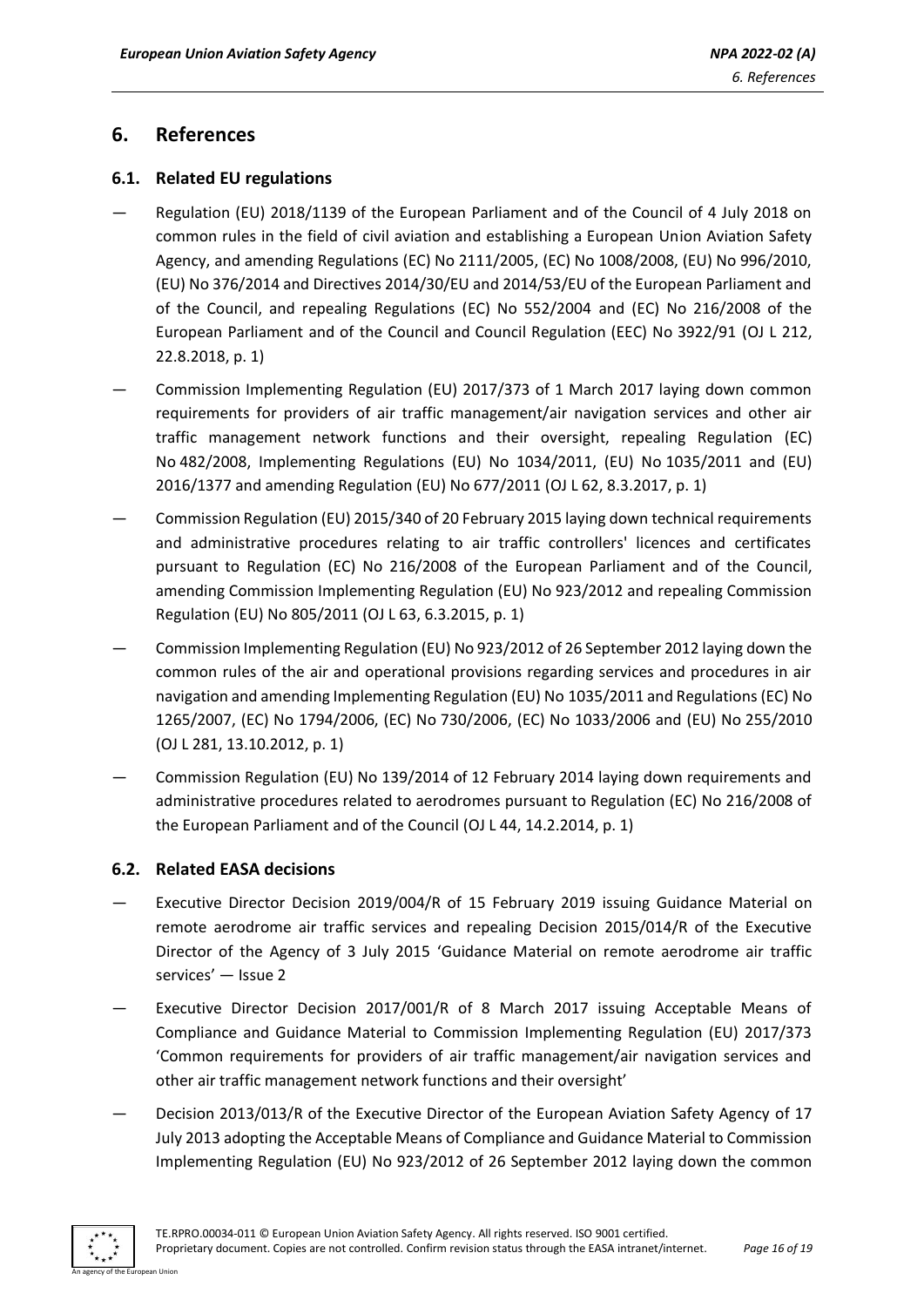rules of the air and operational provisions regarding services and procedures in air navigation and amending Implementing Regulation (EU) No 1035/2011 and Regulations (EC) No 1265/2007, (EC) No 1794/2006, (EC) No 730/2006, (EC) No 1033/2006 and (EU) No 255/20101 'Acceptable Means of Compliance and Guidance Material to the rules of the air'

— [Decision 2014/013/R of the Executive Director of the European Aviation Safety Agency of 2](https://www.easa.europa.eu/regulations#regulations-adr---aerodromes)7 February 2014 adopting Certification Specifications and Guidance Material for Aerodromes Design 'CS-ADR-DSN - Initial issue'

### <span id="page-16-0"></span>**6.3. Other references**

EUROCAE ED-240A Change 1, 'Minimum Aviation System Performance Standard (MASPS) for Remote Tower Optical Systems', September 2021

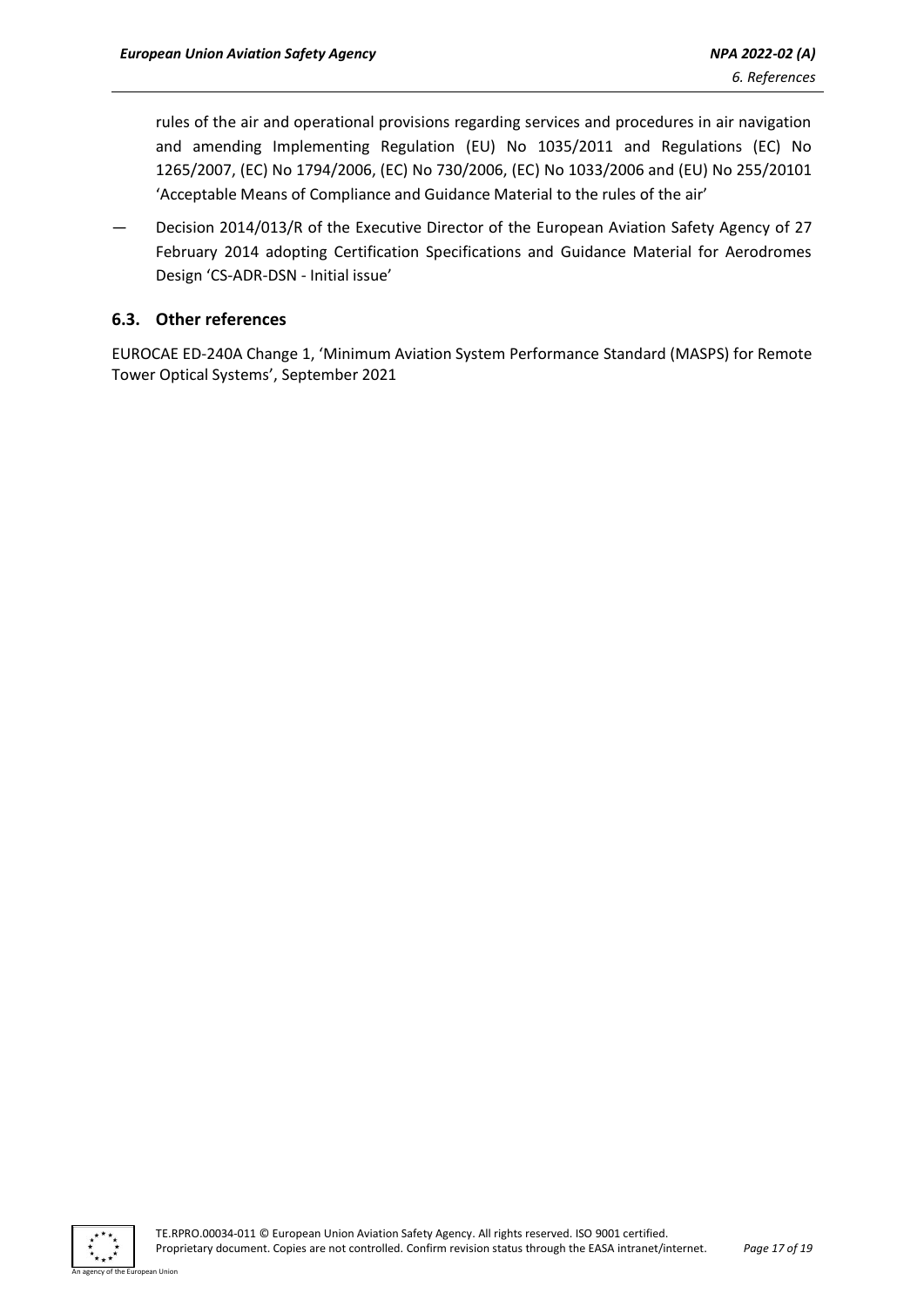## <span id="page-17-0"></span>**7. Appendix**

N/A